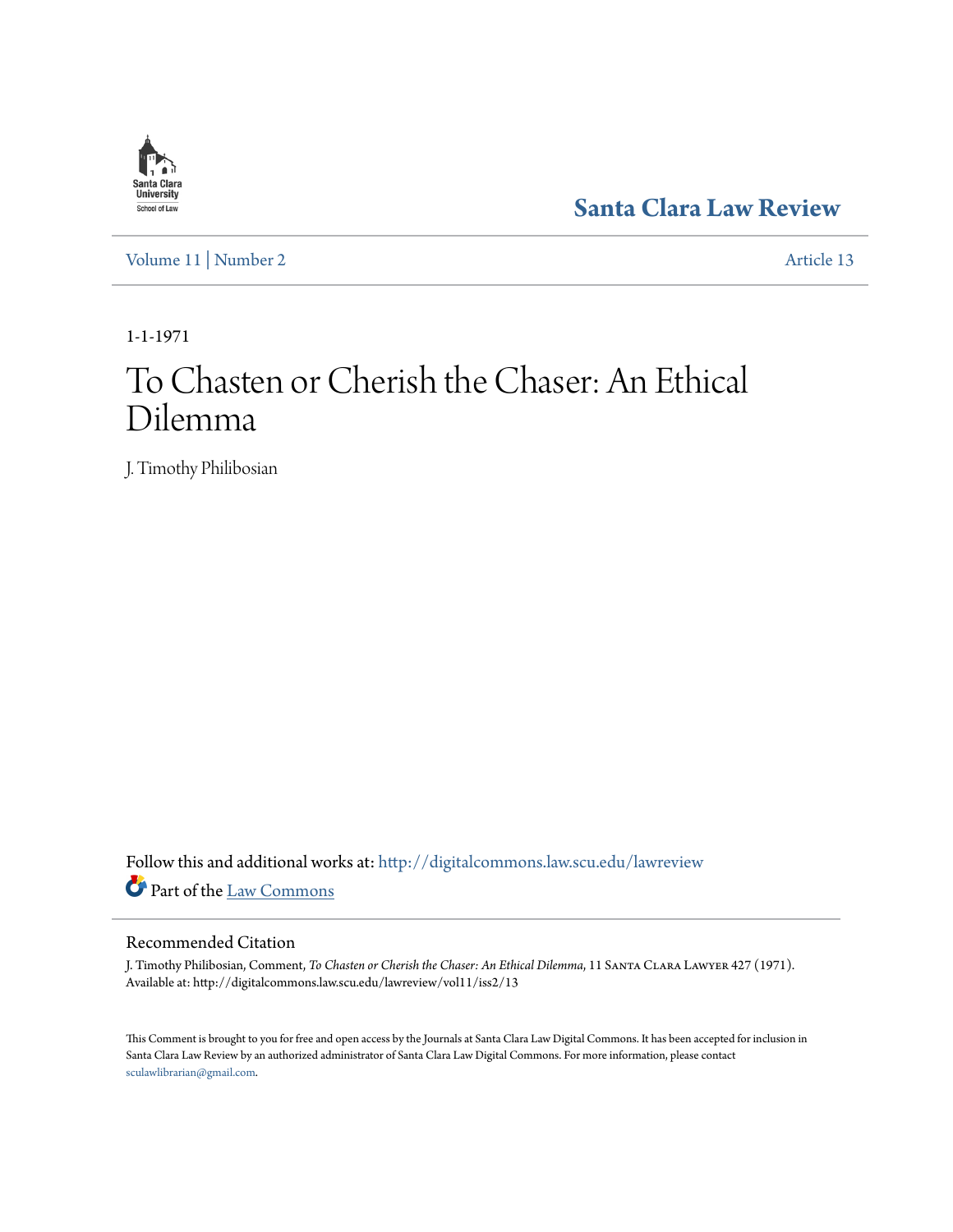## TO **CHASTEN** OR CHERISH THE CHASER: AN ETHICAL DILEMMA

The ethical conduct of attorneys throughout the nation has been a constant and ever-present concern of the legal profession.<sup>1</sup> Consequently, attorneys have burdened themselves with perhaps the strictest codes of conduct of any profession. This is true at both national<sup>2</sup> and state<sup>3</sup> levels with local control ensured by the establishment of grievance committees in local bar associations which carefully scrutinize the conduct of suspect lawyers.<sup>4</sup> Despite these precautions many laymen regard the legal profession as a group of self-centered egoists primarily concerned with self-advancement and gain, often to the detriment of individual clients and society as a whole.<sup>5</sup> Every lawyer is painfully aware that to some people the word "shyster" is synonymous with attorney.<sup>6</sup>

Perhaps the lawyers most commonly accused of participating in legal chicanery are those who specialize in personal injury litigation.7 Many colleagues, as well as laymen, are quick to label aggressive participants "ambulance chasers," and those saddled with this label have been repeatedly condemned by the legal community.<sup>8</sup>

The phrase "ambulance chasing" first appeared judicially in a

**3** As to the California State Bar's emphasis on the ethical conduct of its members, See Guides to Professional Conduct for the New California Practitioner (1961). The California Legislature has codified certain rules with respect to the conduct of attorneys: CAL. Bus. & PROF. CODE §§ 6000-154 (West 1962). In January, 1965, the California State Bar established a Committee on Professional Ethics. Its organization and powers of authority are set out in 41 CAL. S.B.J. 815 (1966).

*<sup>4</sup>See generally* R. MATHEWS, PROBLEMS ILLUSTRATIVE OF THE RESPONSIBILITIES OF MEMBERS OF **THE LEGAL** PROFESSION 14 (1965) [hereinafter cited as MATHEWS].

*5 See generally* Winters, *What Can Be Done About Pettifoggery and Legal Delays?,* ANNALS, Jan., 1966, at 55.

*6 See generally* Anderson, *"Ambulance Chasing,"* 20 COMrMONWEAL 147 (1934). 7 For an interesting overview of the internal workings of a firm specializing in personal injury litigation, *see* Bowman, *An Inspection of a Personal Injury Law Firm,* 51 A.B.A.J. 929 (1965).

*8 See generally* Honoroff v. State Bar, 50 Cal. 2d 202, 323 P.2d 1003 (1958); Ingersoll v. Coal Creek Coal Co., 117 Tenn. 262, 98 S.W. 178 (1906); Annot., 67 A.L.R.2d **859** (1959); Luther, *Legal Ethics: The Problem of Solicitation,* 44 A.B.A.J. 554 (1958).

<sup>1 &</sup>quot;The lawyer is a member of an ancient and honorable profession. His reputation is his chief working capital. Like a woman's virtue, to question it is to do irreperable harm." Herron v. State Bar, 212 Cal. 196, 212, 298 P. 474, 480 (1931) (dissent). *See also* W. BOULTON, **CONDUCT** AND **ETIQUETTE AT THE** BAR OF ENGLAND **AND** WALES (3d ed. 1961); J. CARLIN, LAWYER'S ETHICS (1966); ABA SPECIAL COM-**MITTEE** ON EVALUATION OF DISCIPLINARY **ENFORCEMENT,** PROBLEMS AND RECOM-**MENDATIONS** IN DISCIPLINARY **ENFORCEMENT** (1970).

<sup>2</sup> ABA, CODE OF PROFESSIONAL RESPONSIBILITY (1969) [hereinafter cited as ABA CODE].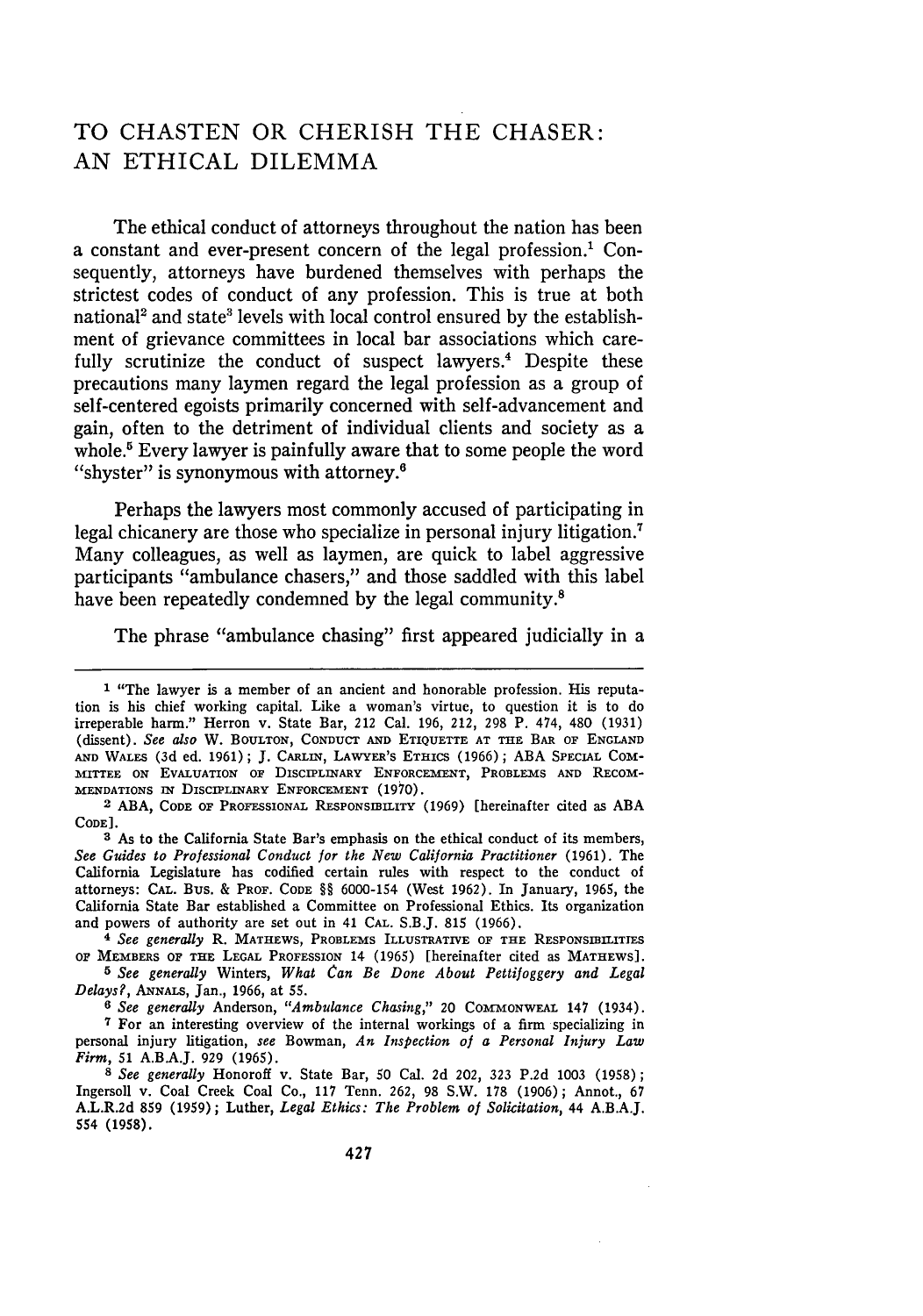1906 New York case<sup>9</sup> where the practice was soundly condemned, the court even declaring it criminal. The term "ambulance chasing" is derived from the **". . .** unseemly activity of overzealous undertakers in too promptly soliciting contracts in their line of business...<sup>,"10</sup> As generally applied today the phrase designates the activities of those who acquaint themselves with the occurrence of accidents and approach injured persons with a view toward employment regarding litigation arising from the accident.<sup>11</sup> The phrase has been applied to an agent employed **by** a lawyer12 as well as the lawyer himself,<sup>13</sup> but this comment is restricted to the problems arising from the solicitation of personal injury litigation **by** the practicing attorney.<sup>14</sup>

The near unanimity of court decisions in denouncing the practice of "ambulance chasing" is striking. Such decisions may be based upon encouraging public confidence and personal integrity, obviating potential harm to the client, precluding division among members of the bar, or averting the general impairment of justice.<sup>15</sup> However, they all reach the same conclusion: Such active solicitation of business **by** attorneys is condemned. The penalties imposed upon a guilty attorney are sometimes severe. In some jurisdictions statutes forbid soliciting by making any violation a misdemeanor.<sup>16</sup> In all jurisdictions it is the inherent power of the court to punish those members of the bar who violate the general prohibitions against solicitation and unethical conduct.<sup>17</sup>

- 1. Some courts have recognized a difference. Chreste v. Commonwealth, **171** Ky. 77, 186 S.W. 919, 926 (1916).
- 2. The California legislature has dealt specifically with solicitation for attorneys **by** lay agents. **CAL.** BUS. & PROF. **CODE** § 6076 (West 1962) (Rule 3).
- 3. The ABA **CODE** has dealt with each problem separately. *See Disciplinary Rule* 2-103(A) (re personal solicitation **by** attorneys) and *Disciplinary Rule* 2-103(B) (re compensating lay agents for referrals).

**10** CAL. Bus. & **PROF. CODE** § 6153 (West 1962); **FLA. STAT. ANN.** § 877.01 (West 1965); CONN. GEN. STAT. ANN. §§ 51-86, 51-87 (West 1960).

*<sup>9</sup> In re* Clark, 184 N.Y. 222, 233, 77 N.E. **1,** 5 (1906).

**<sup>10</sup>** Kelley v. Boyne, 239 Mich. 204, 214 N.W. 316, 318 (1927).

**<sup>11</sup>**Doughty v. Grills, **37** Tenn. App. 63, 260 S.W.2d. 379, **387** (1952). For a detailed description of "ambulance chasing" see *In re* Bar of City of New York, 222 App. Div. 580, **581-2, 227** N.Y.S. 1, 3 (1928).

**<sup>12</sup>** *See In re* Newell, 174 App. Div. 94, 160 N.Y.S. **275,** 278 (1916), in which the court states "ambulance chaser" is a proper name for anyone who solicits negligence cases for an attorney.

**<sup>13</sup>**State *ex* rel. Sorenson v. Goldman, 127 Neb. 340, **255** N.W. 32 (1934).

**<sup>14</sup>** The justification for distinguishing between the two types of soliciting is threefold:

**<sup>15</sup>** *See In re* Katzka, 225 App. Div. 250, 232 N.Y.S. 575, **578** (1929), wherein the court states: "This 'business of ambulance chasing' makes it generally impossible for an attorney to give honorable service to clients and courts." For another court's opinion of the evils involved, *see In re* Bar of City of New York, 222 App. Div. 580, 227 N.Y.S. 1 (1928).

**<sup>17</sup>**7 Am. **Ju. 2d** *Attorneys at Law §* 15 **(1963).** 7 **C.J.S.** *Attorney and Client* **I** 18a **(1937). CAL.** Bus. & PROF. CODE §§ **6087, 6100** (West **1962).**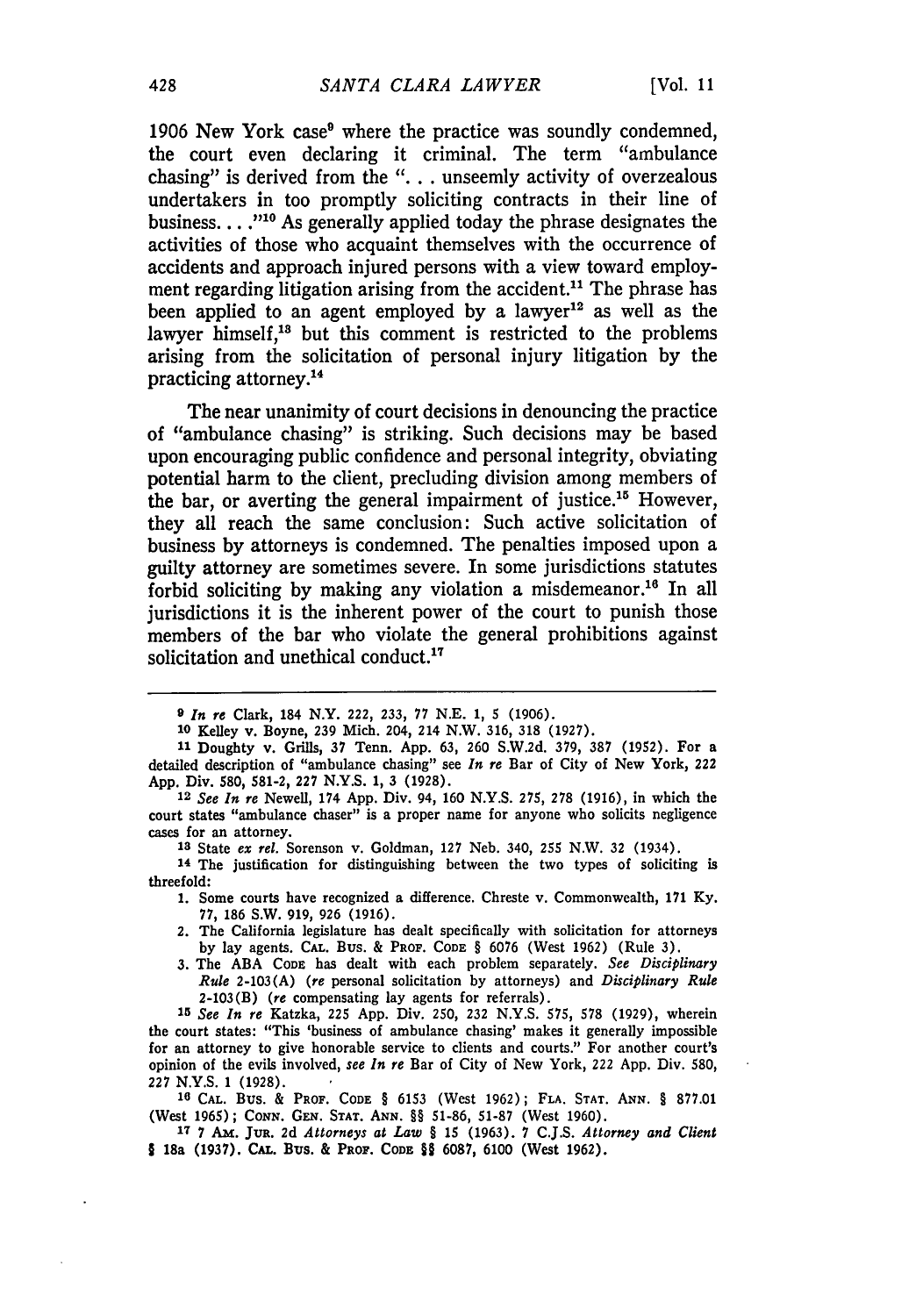#### *COMMENTS*

## STRICT **ENFORCEMENT** OF RULES LIMITING SOLICITATION-SUPPORTING **ARGUMENTS**

Client solicitation **by** attorneys may detrimentally affect the profession in two distinct areas. These are: **1)** Breach of the lawyer's duty to his client; and 2) Impairment of the administration of justice.<sup>18</sup>

## *Breach of the Lawyer's Duty to his Client*

There are few who would dispute the contention that the interests of the client are the paramount concern of the attorney in litigating a case. Therefore, condemnation of "ambulance chasing" is based primarily on its detrimental effect upon the individual client. Critics point to contingent fee abuses as a prime example of this neglect of duty.<sup>19</sup>

In personal injury litigation it is the lawyer's obligation to obtain just compensation for his client's injuries. Yet an unscrupulous attorney who circumvents established rules of custom and practice might be tempted to proceed in the manner which will prove most financially rewarding to him. If a lawyer should obtain a large case load by soliciting, he may find it to his personal benefit to settle cases in the easiest possible manner. Thus, the client's well-being becomes a secondary factor in the mind of the unscrupulous attorney.

Active solicitation can quickly develop into a highly competitive system with large monetary rewards going to the victorious.<sup>20</sup> Implicit in this competition is the attempt to contact a potential client at the earliest possible moment. Overreaching, $21$  as this early solicitation is termed, may take place at a hospital or even at the scene of the accident itself.<sup>22</sup> At such times the victim of an accident is rarely in a position to bargain with a high pressure salesman posing as an attorney. Forcing a contract upon such an emotionally and physically debilitated person is clearly incompatible with any code, written or unwritten, of professional standards.

**<sup>18</sup>***See Legal Ethics-Ambulance Chasing,* 30 **N.Y.U.L. REv. 182 (1955);** Luther, *Legal Ethics: The Problem of Solicitation,* 44 **A.B.A.J.** 554 **(1958). <sup>19</sup>**Gair v. Peck, 6 **N.Y.2d 97, 188 N.Y.S.2d** 491, **505 (1959)** (dissent).

**<sup>20</sup>** An example of the competitive aspect of obtaining personal injury cases may be seen in Simpson, *State Bar Acts on Ambulance Chasers,* **9 LA.** BAR **BULL.** 249 (1934), where it is stated that one injured party reported that he had been solicited **by** no less than twenty-five groups.

**<sup>21</sup>** "Overreaching" means to take unfair advantage of another in a transaction **by** cunning, cheating, or sharp practice. *In re* Baruch's Will, 205 Misc. 1122, 1124, **132 N.Y.S.2d** 402, 405 (Sur. Ct. 1954).

<sup>22</sup> Mitton v. State Bar, 49 Cal. **2d** 686, **321 P.2d** 13 (1958) (solicitation in hospital). *See also* Ingersoll v. Coal Creek Coal Co., 117 Tenn. 263, **98** S.W. 178 **(1906)** (lawyers approached widows of mine oxplopiop victims).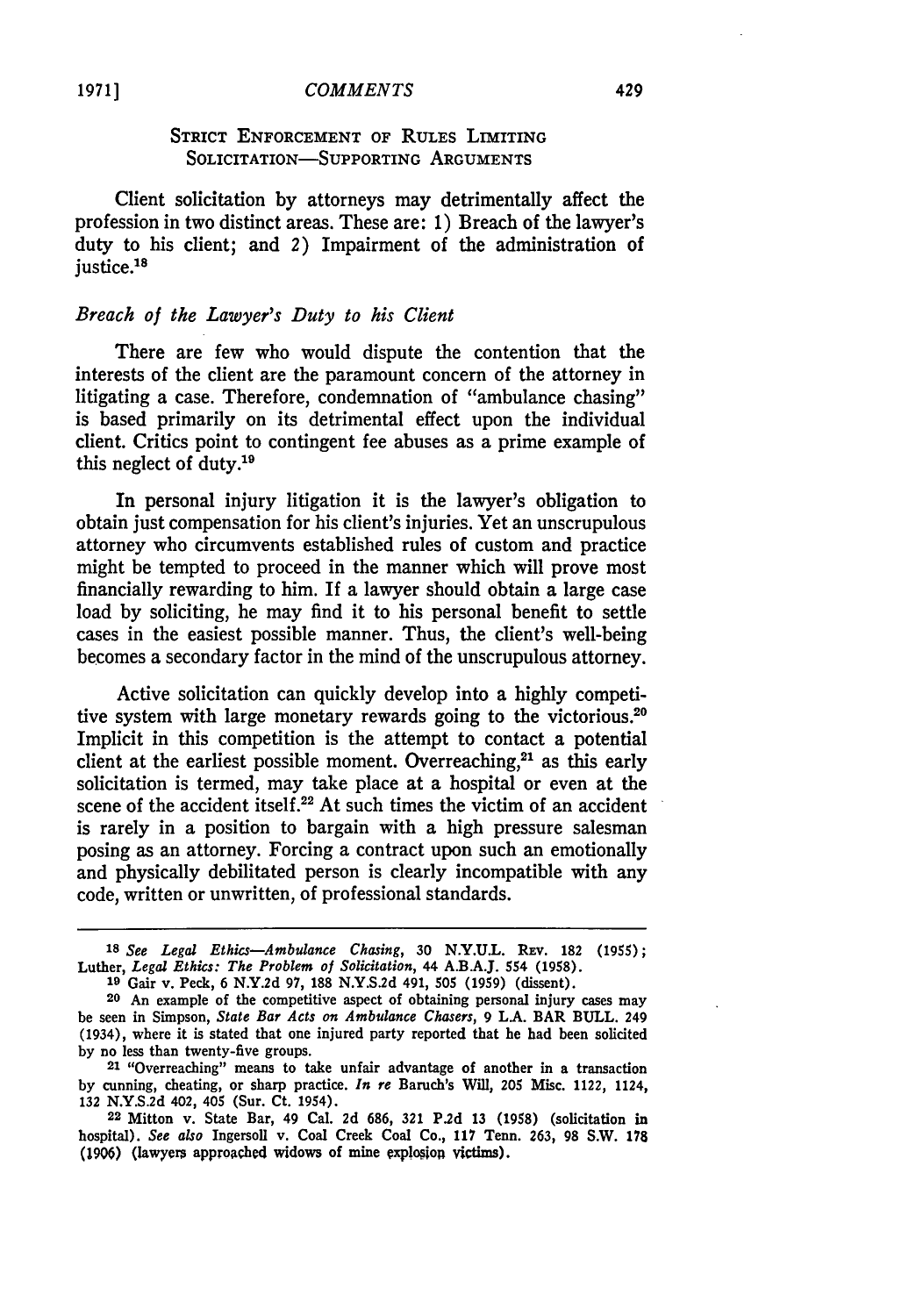#### *Impairment of the Administration of Justice*

While neglect of the attorney's duty to fairly represent his client may prove especially harmful to the affected party, the impairment of the administration of justice that occurs when solicitation of personal injury litigation goes unchecked affects society as a whole. Stirring up litigation solely for the purpose of adding to the income of a particular lawyer is reprehensible conduct.23 The extra litigation that would follow in the absence of controls over soliciting would contribute heavily to the already congested court calendars,  $24$ creating a backlog of cases which would seriously impair judicial proceedings.

An additional evil that cannot be overlooked is the possibility of perjured and manufactured evidence. It has been suggested that the lawyers who ignore the ethical standards of their profession might also manufacture evidence to ensure a favorable verdict: " 'It is but a short step from exaggeration of injury to the manufacture of a claim . . . **.2 ,25**

A final argument against solicitation is that, left unchecked, soliciting attorneys will siphon off all the business in an area. This would tend to be self-expanding, especially where the soliciting is well-organized. Competition in such an area would be restricted to those with the strongest, most efficient organizations. The independent legal practitioner would find himself driven out of business by those who actively participate in solicitation. Thus, if solicitation of personal injury litigation were left unchecked, all of the aforementioned evils would abound in a self-perpetuating morass of legal chicanery, competition and excessive litigation.

Such are the arguments given by those who advocate strict regulation of direct solicitation by an attorney. While the great weight of legal authority draws upon these arguments to conclude that this practice is an evil which must be controlled or eliminated, $2<sup>8</sup>$ strict enforcement of rules against solicitation creates other evils which may be equally detrimental to the bar and the public. $27$ 

**<sup>23</sup>**Furthermore, critics are quick to point out that it has never been a defense to a charge of barratry that the suit was well-founded. Annot., **139** A.L.R. **620,** 622 (1942). In California the common law definition of barratry has been codified and made punishable as a misdemeanor. **CAL.** PEN. **CODE** § **158** (West 1970).

**<sup>24</sup>**For the problem in California, *see* **1970 JUDICIAL** COUNCIL REPORT, at **77.** *See also* Landis, *Jury Trials and the* Delay *of Justice,* 56 A.B.A.J. **950** (1970).

**<sup>25</sup>** 20 **THE GREEN** BAG 145 (1908).

<sup>26</sup>*See* note 8 *supra.*

**<sup>27</sup>** *See* Brennan, *The Bugaboo "Ambulance Chasing,"* 6 **CAL.** S.B.J. 37 (1931). This article encourages the direct solicitation of clients by attorneys, but drew sharp criticism in three later articles. The author of the final article declared that "the views expressed in that article are so very objectionable that I venture to add a third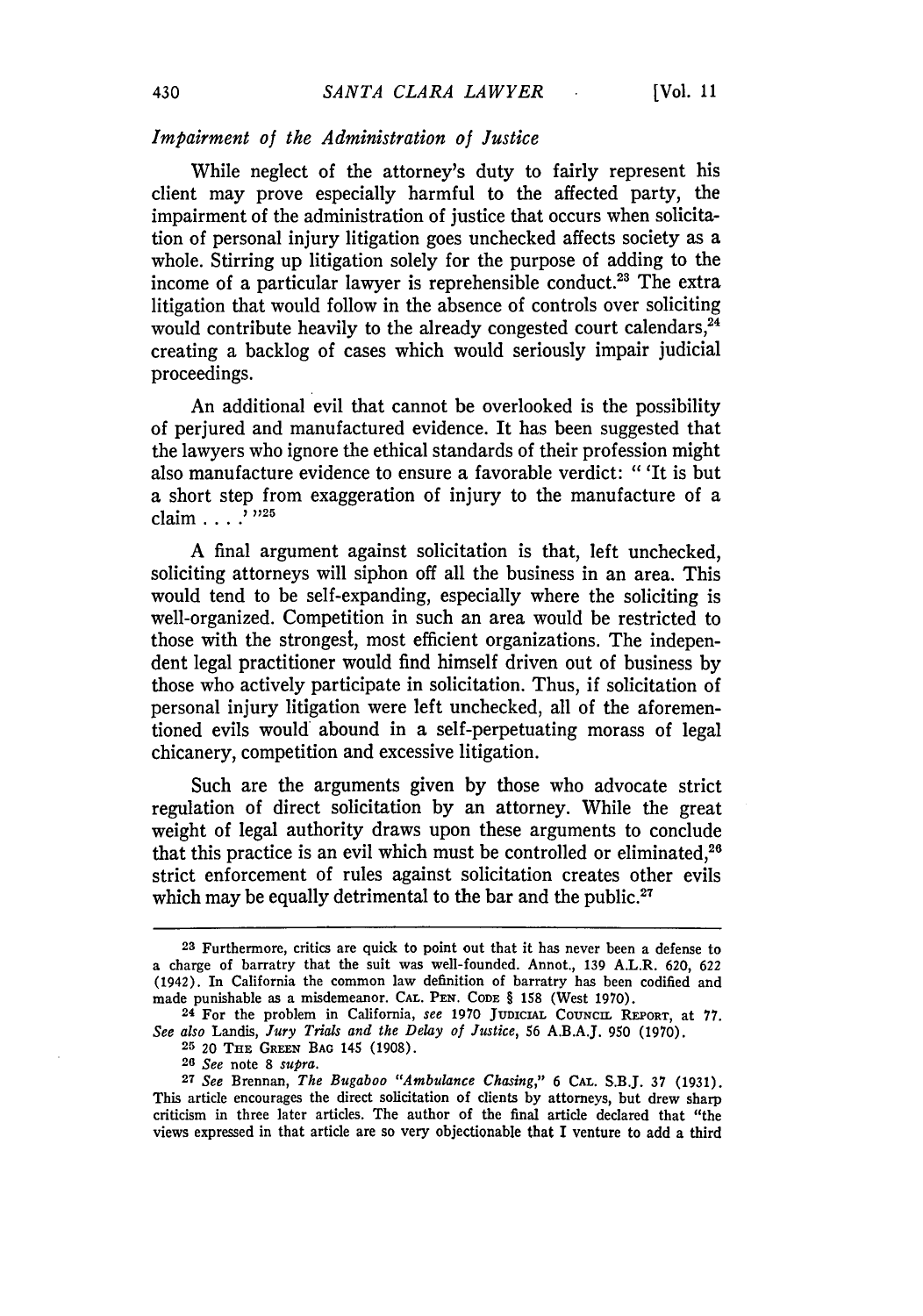## STRICT **ENFORCEMENT** OF RULES LIMITING SOLICITATION-HARMFUL **EFFECTS**

## *Effect upon Potential Clients*

In direct opposition to a basic argument against soliciting personal injury litigation, those who oppose strict enforcement believe solicitation is necessary to protect the client's interests. Those advocating this line of reasoning point out that the business so gained is beneficial to the injured, the sick, the poor, and the needy.<sup>21</sup> In the absence of litigation initiated **by** an attorney, the injured party might be forced to reach his own settlement. It is not unreasonable to assume that the layman would generally have a more difficult time obtaining adequate compensation for his injuries than would an attorney. Consequently, solicitation **by** the lawyer should help the injured party receive his just compensation.

While the American courts have gone far to provide an attorney for anyone accused of a crime, no such constitutional right is guaranteed to those in a civil action. Opponents of the sanctions against "ambulance chasing" are of the opinion that if the client cannot go to the attorney because of his injury, lack of education or poverty, then it is the duty of the attorney to approach him. Few would comdemn as unethical an attorney's accepting a client who had been recommended to him by a mutual friend.<sup>29</sup> However, organizations formed to seek out needy parties and channel them to competent lawyers have been universally condemned." Additionally, the lawyer who pursues such persons on his own is subject to public  $c$ ensure. $31$ 

Perhaps the greatest danger perpetuated **by** strictly enforcing the sanctions restricting solicitation is allowing unscrupulous claims agents to obtain premature and unreasonable releases.<sup>32</sup> If the

protest against them." Hart, *Ambulance Chasing,* **6 CAL.** S.B.J. **79 (1931).** *See also* Crum, *Clean Up the Legal Profession,* **6 CAL.** S.B.J. 54 **(1931);** Berry, *The Bugaboo, "Ambulance Chasing,"* **6 CAL.** S.B.J. **66 (1931).**

**<sup>28</sup> MATHEWS,** *supra* note 4, at **16.**

**<sup>29</sup>** "The friends, acquaintances and associates of an attorney have the unquestioned right to sound his praises and divert to him such clients as they can persuade in a legitimate way to engage his services." Chreste v. Commonwealth, **171 Ky. 77, 98, 186** S.W. **919, 926 (1916).**

**<sup>30</sup>** Such an organization is not to **be** confused with a lawyer referral service which does no more than refer to attorneys clients who state they have a need. *See* note **50** *infra. See also* Hilderbrand v. State Bar, **36** Cal. **2d** 504, **225 P.2d 508 (1950) ;** *In re* Maclub of America, Inc., **295** Mass. 45, **3 N.E.2d 272 (1936);** *In re* Brotherhood of Railroad Trainmen, **13 Ill. 2d 391, 150 N.E.2d 163 (1958);** People *ex rel.* Chicago Bar Association v. Chicago Motor Club, **362 Ill. 50, 199 N.E. 1 (1935).**

**<sup>31</sup>**In Chreste v. Commonwealth, **171 Ky. 77, 186** S.W. **919, 926 (1916),** the court states there is a manifest difference between securing clients on one's own and hiring agents to solicit business.

*<sup>32</sup>See generally* Bearor v. Kapple 24 **N.Y.S.2d 655** (Sup. Ct. 1940) (insurance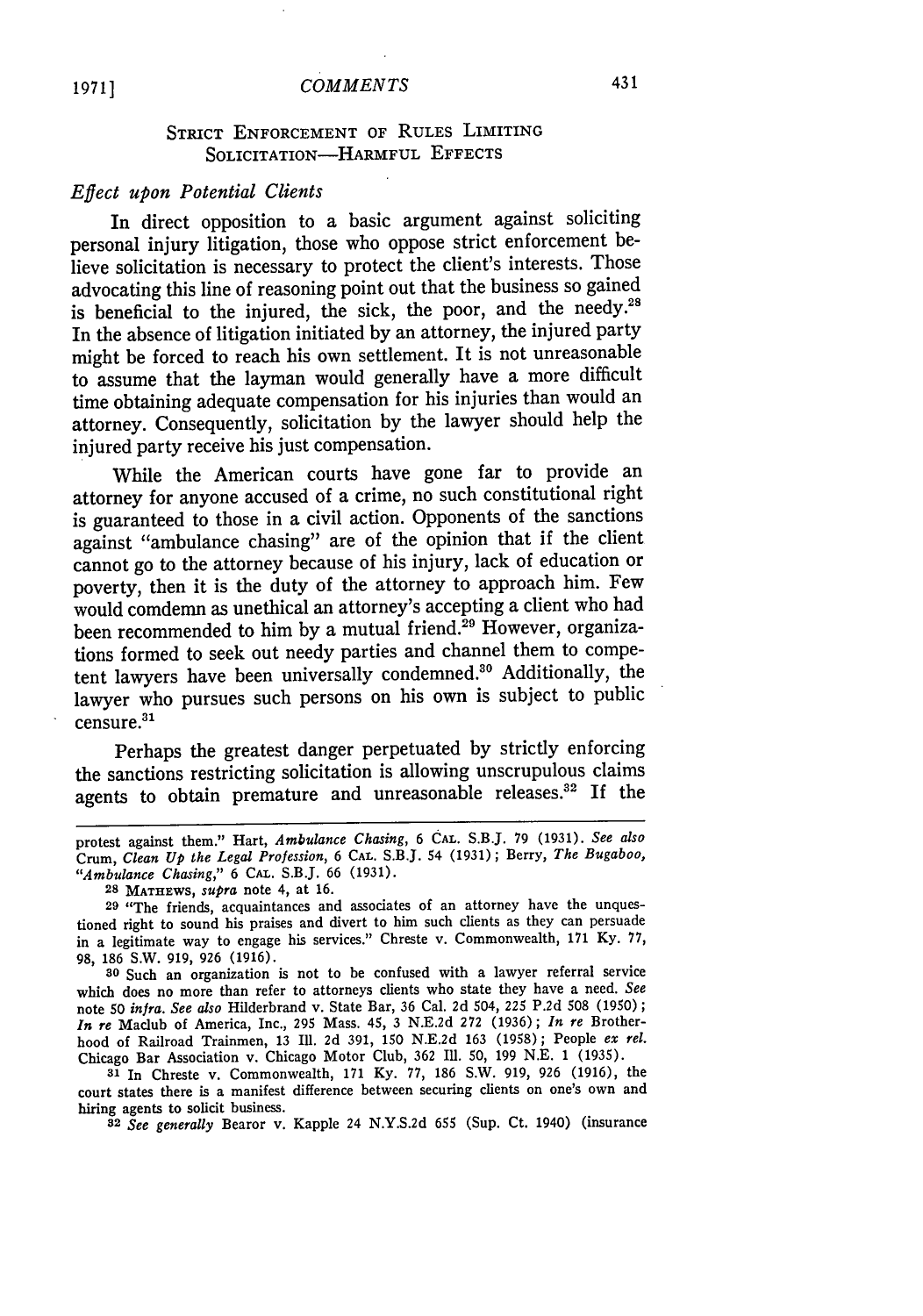injured party is represented **by** counsel, the situation is similar to a criminal case wherein the attorney's first advice to his client is—<br>"Don't say anything." In a personal injury situation, the attorney advises his client-"Don't sign anything." If a lawyer and a claims agent were both witnesses to an accident involving an injury to an unknown party, the claims agent could, under existing law, approach the injured party and settle his claim on the spot, whereas the attorney would be forced to stand idly by and hope the victim sought his counsel.<sup>33</sup> This situation constitutes an inequity the law should correct.

An additional element that may harm the case of the potential client is that the claims agent is informed of the accident soon after its occurrence. He can then approach the victim, check with witnesses, examine the scene of the accident or even fabricate a favorable case. Meanwhile, the victim may be incapacitated and unable to enlist the aid of an attorney. Even if the victim does not settle with the person who caused his injury or sign a release, it may be weeks or even months before he realizes that he needs an attorney. By this time witnesses may have moved or become biased by previous questions from the defendant, and much of the evidence may no longer be available. This places the plaintiff's case in a compromising position which could have been avoided had he been preparing his case from the day of the accident as had the defendant.

Thus, the strict enforcement of rules against soliciting may detrimentally affect the welfare of a potential litigant. However, the inequities of strict enforcement may go beyond the realm of the individual litigant to actually affect the members of the bar.

## *Effect upon Members of the Bar*

A sound, workable system for administrating justice is only possible where all members of the bar are entitled to the same rights. Arbitrary discrimination against certain legal practitioners is sure to create disharmony which is difficult to justify. None would dispute that lawyers may use different methods, and that some

adjuster called upon victim same day as accident and told him to sign release or go<br>to jail); Thorne v. Columbia Cab Corp., 167 Misc. 72, 3 N.Y.S.2d 537 (N.Y. City<br>Ct. 1938) (insurance adjuster entered hospital to get ser of claim adjusters, just as naturally as the human organism elaborates its own antibodies to combat disease." *Id.* at 306.

**<sup>83</sup>**This is because the claims agent is not subject to the same codes of ethics and disciplinary rules as the attorney. *See* notes 2 and 3 *supra.*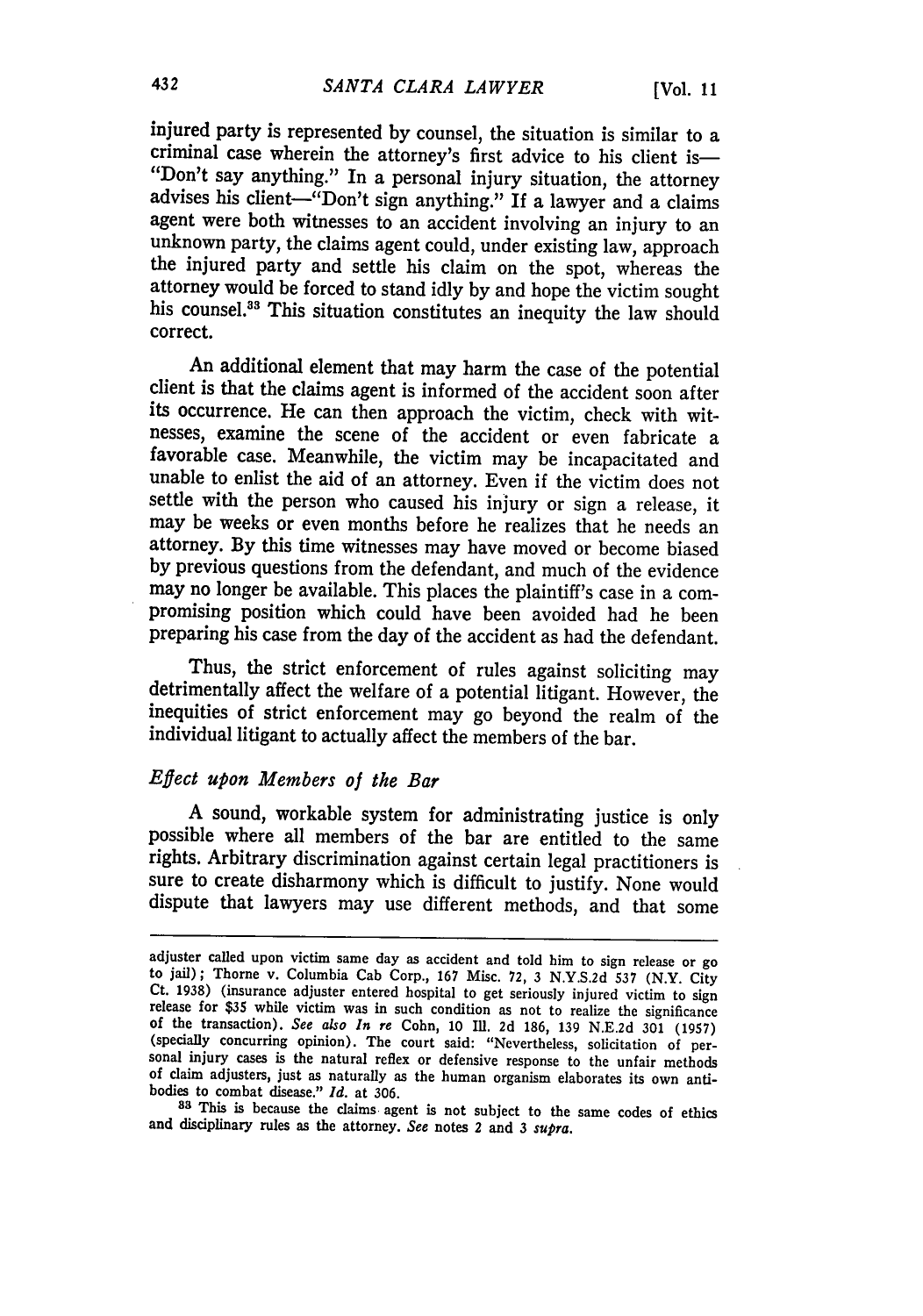lawyers have deservedly acquired fine reputations, but there is no place in an efficient organization for selective and arbitrary rules which discriminate against a particular segment of that organization.

Every lawyer solicits. The young practitioner would probably starve if he did not. Some lawyers may join clubs to make business contacts. Some may take advantage of church membership to increase business. A clever lawyer may offer free advice to potential clients in the hope of being retained in a more lucrative matter. Lawyers are businessmen out to procure all the business they can handle. Thus, an enterprising attorney might offer a corporate executive tickets for the World Series. Or he might attempt placing himself in a bank president's golf foursome so that he may casually mention an "interesting" tax case while he and his partner are strolling from tee to green. Such obvious examples of solicitation are rarely subject to censure. Yet an attorney faces disbarment if he tells an illiterate that his injuries are worth more than the pittance offered him by the claims adjuster. The various codes of ethics and professional responsibility are not worded specifically to restrict only personal injury solicitation, yet such is their practical effect.<sup>34</sup>

Another consideration is that these sanctions may unfairly prevent a young lawyer from advertising or otherwise trying to obtain business. One of the arguments supporting the restrictions is that solicitation would result in all the business in any given area going to the firm with the best organized system of soliciting. Yet without solicitation the most established and familiar firms get the majority of the business, and these are not necessarily the most competent. It has even been suggested that rules of ethics forbidding advertisement and solicitation are formulated and kept alive by established lawyers who no longer need to rely on such activities.<sup>35</sup> If this is true, the harmful effects are obvious and the need for improvement is clear.

## CURRENT TRENDS IN PERSONAL INJURY **LITIGATION**

The problem propounded by the foregoing discussion is: How can the bar prohibit attorneys from demeaning the profession by

**<sup>34</sup>** This line of reasoning has been suggested because personal injury attorneys are condemned much more harshly for their soliciting than others. *See* **MATHEWS,** *supra* note 4, at **15.**

**<sup>85</sup>**"Does it not seem, everything considered, that these rules of professional conduct were enacted by the big law firm and big interests in their own interests, and to the disadvantage of the poor and independent lawyer?" Brennan, *The Bugaboo "Ambulance Chasing,"* **6 CAL.** S.B.J. **37,** 40 **(1931).**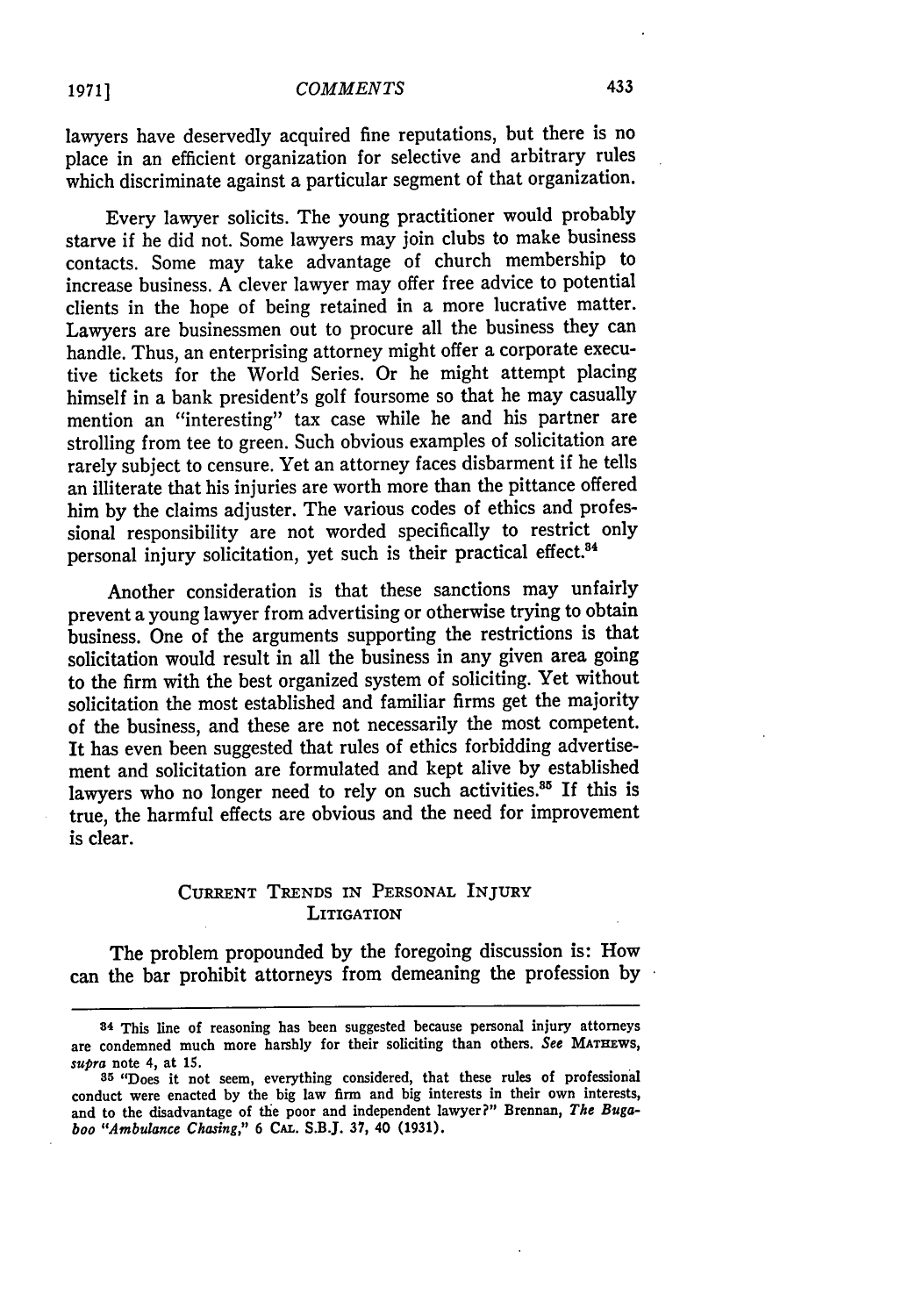active solicitation yet adequately protect the public from abuses in personal injury settlements?

California has taken some action by passing legislation forbidding solicitation by attorneys and enforcing this prohibition by imposition of the criminal sanction.<sup>36</sup> California has also attempted to deal with the problem by rendering void any retainers or contracts obtained by an attorney's agents.<sup>87</sup> Thus, in California and other jurisdictions which have adopted similar statutes, a soliciting attorney may not only be the holder of a worthless contract, but he may also find himself criminally liable for his actions.

The various statutes, state rules, and the American Bar Association's Code of Professional Responsibility are also intended to alleviate the problems involved in settling personal injury claims.<sup>38</sup> These canons are enforced by the inherent power of the courts over those who practice before them.<sup>39</sup> The practitioner found guilty of soliciting may be censured,<sup>40</sup> suspended,<sup>41</sup> or disbarred,<sup>42</sup> depending upon the gravity of his offense. Since an attorney is licensed as an officer of the court according to the rules and principles of his particular state bar, he is subject to its legal and ethical standards.<sup>43</sup> Any violation of these standards may precipitate an action against him by the court. The justification for leaving this power in the courts is evidenced by Justice Cardozo's statement: "If the house is to be cleaned, it is for those who occupy and govern it, rather than for strangers, to do the noisome work."<sup>44</sup>

Unfortunately, these and other proposed solutions<sup>45</sup> deal solely with the ethical conduct of attorneys. In order to deal effectively with the problem, it is necessary to do more than merely punish an attorney for his direct soliciting. The incentive must be taken out of "ambulance chasing," and the client, as well as members of the legal profession, must be fully protected. If this can be done, difficulties would be diminished and cases of overreaching and other abuses could be more effectively handled. This may not be as difficult as it

*89 See* note 17 *supra.*

**43** *See* Librarian v. State Bar, 21 Cal. **2d** 862, 865, 136 P.2d 321, 323 (1943). An attorney is an officer of the court and must answer for any delinquencies. Brennan, *The Bugaboo "Ambulance Chasing,"* 6 CAL. S.B.J. 37 (1931).

*<sup>86</sup> See* note 16 *supra.*

**<sup>37</sup> CAL.** Bus. & PROF. **CODE** § 6154 (West **1962).**

**<sup>88</sup> ABA** CODE, *Ethical Consideration 2-9, Disciplinary Rule* **2-103(A).** *Guides to Professional Conduct for the New California Practitioner* (1961), Chap. One (1). CAL. Bus. & PROF. **CODE** § 6076 (Rules 2 and 3) (West 1962).

**<sup>40</sup>** *In re* Cohn, 10 **Ill.** 2d 186, 139 N.E.2d 301 (1957).

**<sup>41</sup>**Mitton v. State Bar, 49 Cal. **2d** 686, **321** P.2d **13** (1958).

**<sup>42</sup>** *In re* Welch, 156 App. Div. 470, 141 N.Y.S. 381 (1913).

**<sup>44</sup>** People *ex rel.* Karlin v. Culkin, 248 N.Y. 465, 480, **162** N.E. 487, 493 (1928). *45 See* note **18** *supra.*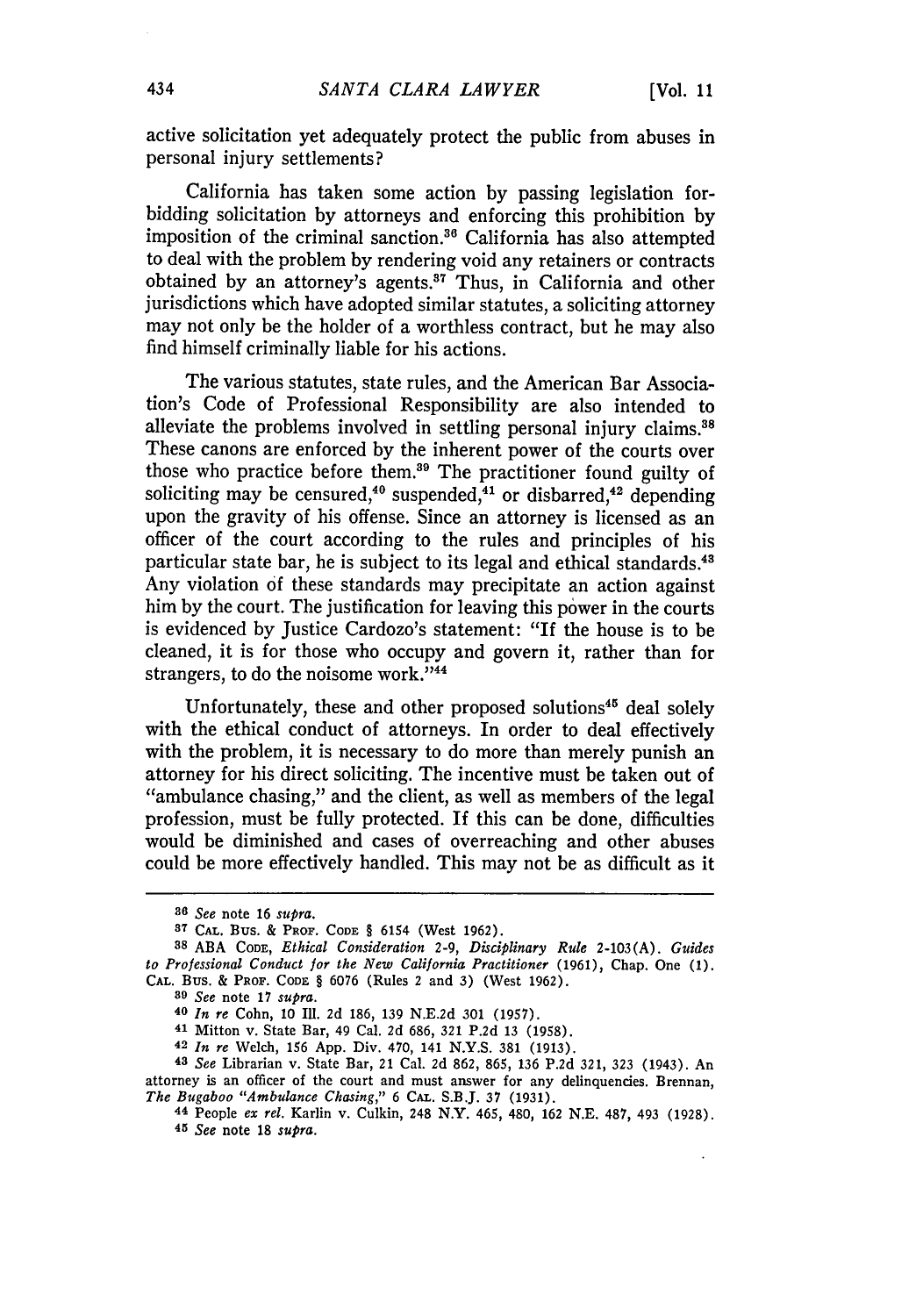would first appear. To effect a solution, the entire problem must be dealt with, not just an isolated part. As long as injured parties are prey to unscrupulous settlement tactics, it is reasonable to assume that attorneys will continue flaunting the rules to help those victims obtain their adequate rewards.

### PROPOSED **SOLUTIONS**

## *Judicial Supervision*

Judicial supervision of fees, releases, and settlements would appear to be a very desirable check upon abuses in personal injury litigation. In this manner the court could examine all the circumstances surrounding a particular case. The court could review the amount of the fee and how it was obtained, determine whether or not the actions of the claims agent were justified, and check to see if there is any evidence of unconscionable contracts or unjust settlements. This would also permit the court to scrutinize the work of those attorneys and insurance companies who handle a great proportion of the personal injury work in an area, ensuring their tactics are legally and ethically acceptable. While judicial supervision would necessarily increase the work load of the court, $^{46}$  the disadvantage would hopefully be outweighed by the fact that any unfair tactics employed by either the claims representatives or the attorneys would surely surface in the course of timely judicial surveillance.

## *Advertising and Referral Through Local Bar Associations*

It seems only logical that if the bar refuses to allow attorneys to solicit business on their own, then it should take upon itself this responsibility.<sup>47</sup> This should not be an attempt to drum up business. but should be a concentrated effort to educate the public as to its rights involving personal injury settlements.<sup>48</sup> Education has long

**<sup>46</sup>** To reduce this burden, limits could be placed upon fees, releases and settlements which necessitate judicial supervision. For example fees and settlements obtained in excess of **\$500** could be made subject to review, as could releases signed when the injured party has been hospitalized. The parties would file with the court a statement of the facts and the amount of settlement and fees, with all concerned parties attesting the document. The court, soley at its discretion, could demand further investigation.

**<sup>47</sup>** "It is not only the right but the duty of the profession as a whole to utilize such methods as may be developed to bring the services of its members to those who need them, so long as this can be done ethically and with dignity." ABA **OPINION 320** (1968). ABA OPINION 423 **(1970)** states that it is proper for a bar association to warn the public against settling personal injury claims without the assistance of an attorney. **<sup>48</sup>**"Over a period of years institutional advertising of programs for the benefit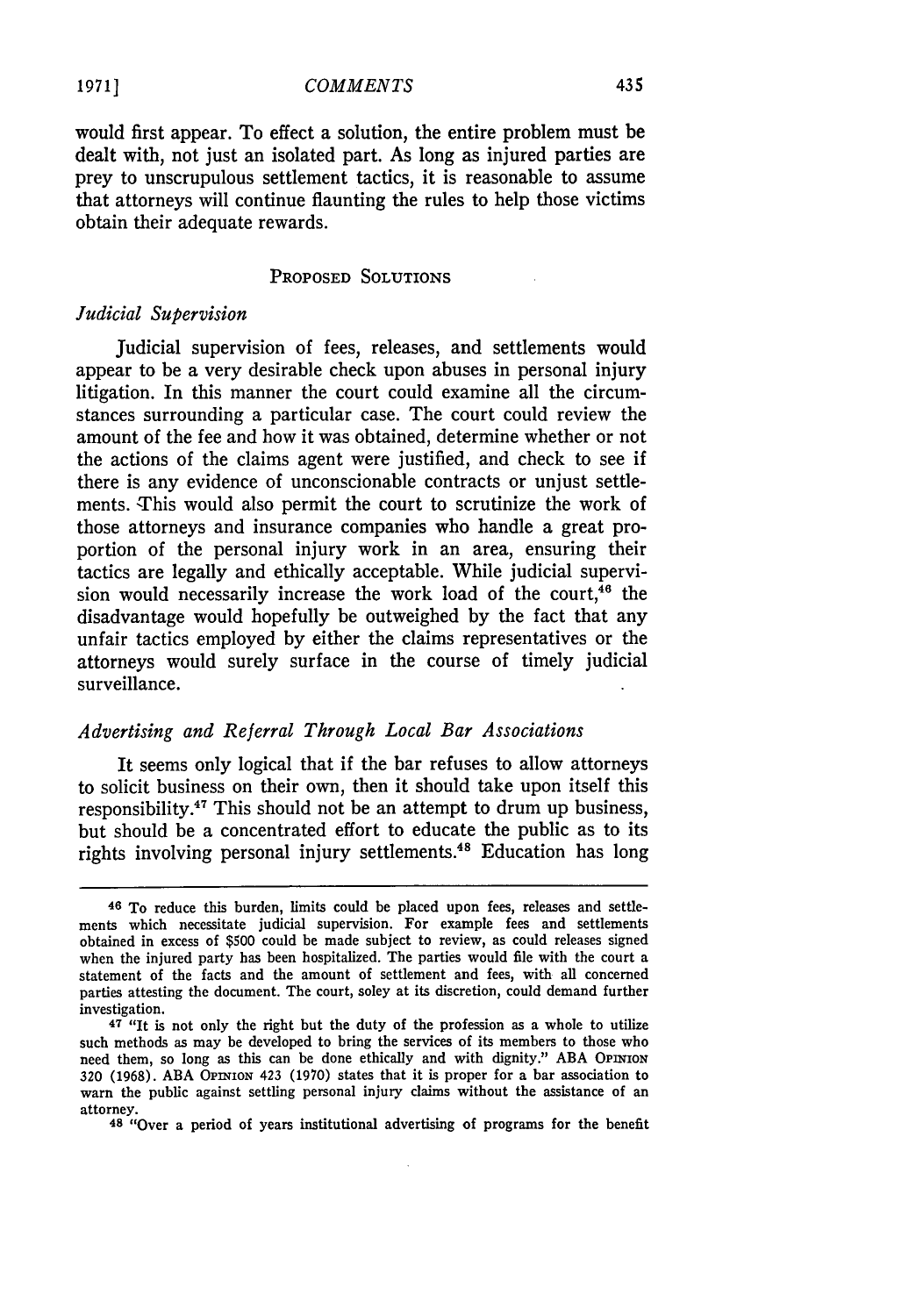been recognized as an integral part of the duties of the bar and it has been considered effective in promoting the public interest.<sup>49</sup> By this method the public may more readily recognize its legal alternatives and, in applicable cases, the need for competent counsel. <sup>50</sup>

The local bar association could then assist the public in finding such attorneys **by** establishing a referral service which would direct a person in need to a capable attorney.<sup>51</sup> Any lawyer interested in handling such litigation could place his name with the referral service which would then fairly distribute the requests it receives.

Such activities **by** local bar associations would go far toward eliminating the problem of soliciting personal injury litigation and protecting the accident victim. Advertising by the bar would explain the problem and educate the public as to the proper course of conduct. A referral service of all competent lawyers interested in handling personal injury litigation would assist the public in contacting and retaining an attorney should the need arise. Furthermore, this same referral system would tend to impartially parcel out the cases so that no attorney would be forced to advertise or unethically solicit business on his own.

### *Statutes to Curb Abuses*

As has been mentioned, California has enacted certain statutes to curb abuses in personal injury litigation.52 While these initial gestures may be laudable, much more is needed. The California legislature should direct itself toward legislation which not only prohibits the lawyer from soliciting, but also restricts the claims representative from obtaining an unjust settlement or release.<sup>58</sup>

**<sup>50</sup>**"The need of members of the public for legal services is met only if they recognize their legal problems, appreciate the importance of seeking assistance, and are able to obtain the services of acceptable legal counsel. Hence, important functions of the legal profession are to educate laymen to recognize their legal problems, to facilitate the process of intelligent selection of lawyers, and to assist in making legal services fully available." ABA CODE, *Ethical Consideration 2-1.*

**51** Such lists are generally recognized as proper. ABA **CODE,** *Disciplinary Rule* 2-103(D) (3). ABA OPINioN **227** (1941).

*52 See* notes 16 and 37 *supra.*

**53** Legislation which would require placing a bold face clause on any settlement or release agreement recommending that the injured party confer with an attorney before settling his claim would be insufficient. This would undoubtedly prove in-

of the public have been approved by this and other Ethics Committees as well as by the courts. . . **."** ABA **OPiNioN 307** (1962). As to how far the bar may go in its advertising, see J. Blakslee, *Notes on Ethics,* 53 A.B.A.J. 747 (1967).

**<sup>49</sup>** "Advertising which is calculated to teach the layman the benefits and advantages of preventive legal services will benefit the lay public and enable the lawyer to render a more desirable and beneficial professional service. . . ." ABA OPINION 179 (1938).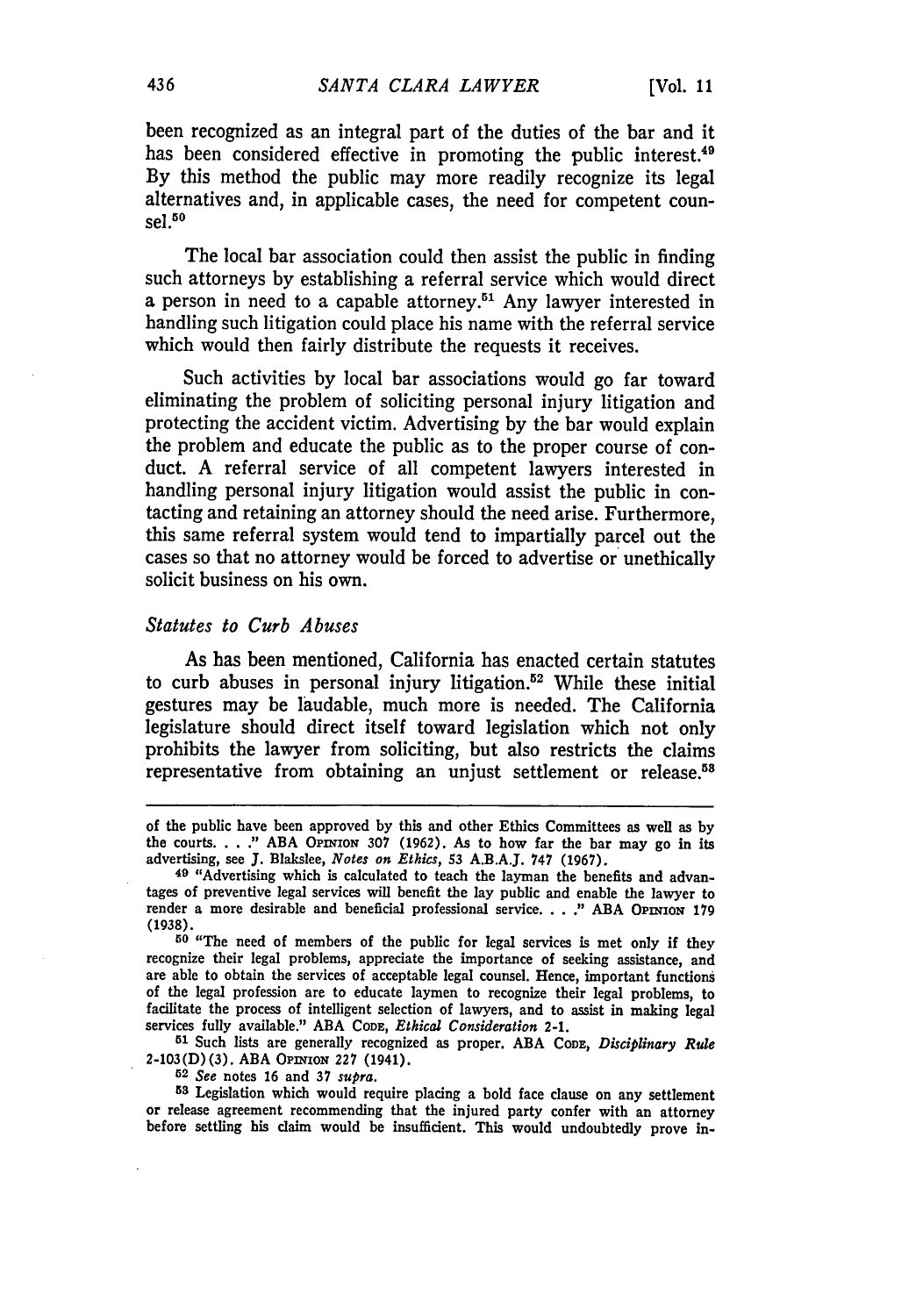Such dual-purpose legislation would act directly to protect the injured party, and would indirectly tend to eliminate "ambulance chasing" as the practice would no longer be either necessary or profitable.

New York has adopted such a statute.54 In essence it provides that it is unlawful for any person to enter a hospital to obtain a settlement or release for personal injuries within 15 days after the injuries were sustained, unless the injured party has given at least 5 days prior written notice of his willingness to participate in such settlement or release. New York has made violation of this statute a misdemeanor.55 The New York courts have noted that this statute was enacted in order to protect the injured party from being victimized, harassed and exploited by unscrupulous claims agents.<sup>56</sup>

While the New York statute is an admirable start, it does not go far enough. It protects the injured party from the claims adjusters but does not protect him from over-zealous attorneys. **By** also excluding lawyers from contacting accident victims, the statute would greatly retard active solicitation by attorneys.

The New York statute has proven to be too confining in its limitation of the protected areas to hospitals. There is some confusion in New York courts as to whether or not a house constitutes an area which is protected by the statute.<sup>57</sup> The statute should apply whenever confinement under a doctor's orders is reasonably warranted, regardless of the place of confinement. This latter provision would protect someone approached either before medical help was obtained or when it could not be afforded.

Finally, more strength could be given to the statute by making any releases, settlements, or contracts for employment obtained in violation of the statute voidable at the option of either the injured

437

effective in reducing abuses, for the injured party is often in no condition to realize the significance of his act much less read a contract. *See* note **32** *supra.*

**<sup>54</sup>** "It shall be unlawful for any person to enter a hospital for the purpose of negotiating a settlement or obtaining a general release or statement, written or oral, from any person confined in said hospital or sanitarium as a patient, with reference to any personal injuries for which said person is confined in said hospital or sanitarium within fifteen days after the injuries were sustained, unless at least five days prior to the obtaining or procuring of such general release or statement such injured party has signified in writing his willingness that such general release or statement be given. This section shall not apply to a person entering a hospital for the purpose of visiting a person therein confined, as his attorney or on behalf of his attorney." N.Y. JUDICIARY **LAW** § 480 (McKinney 1968).

**<sup>55</sup>** N.Y. **JUDICIARY LAW** § 485 (McKinney 1968).

**<sup>56</sup>** Bearor v. Kapple, 24 N.Y.S.2d **655, 658** (Sup. Ct. 1940).

**<sup>57</sup>** "A sick person in his home is just as much a sick person if confined in a hospital or sanitarium." *Id.* at 658. For opposite conclusion, see Meehan v. McCloy *et* al., **266** App. Div. 706, 40 **N.Y.S.2d 207** (1943).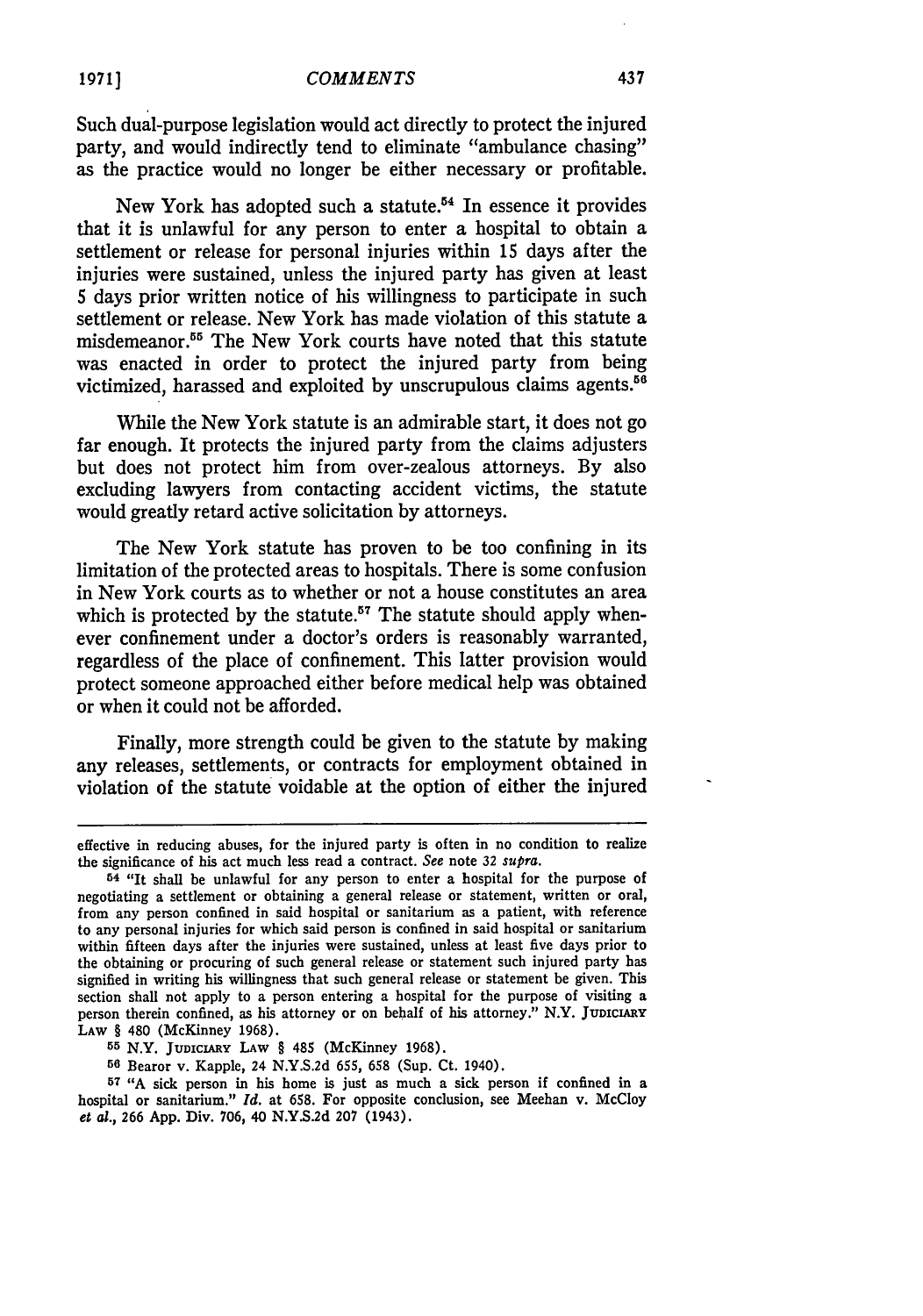party or the court, where justice would so dictate.<sup>58</sup> This provision like criminal punishment, would work as an added deterrent to such inequitable conduct.<sup>59</sup> Few claims adjusters or attorneys would risk criminal liability merely to obtain what could become a worthless scrap of paper. Claims adjusters and attorneys could eliminate any uncertainty as to the validity of a signed document or fear of personal criminal liability merely by complying with the statute's reasonable provisions.

## *Proposed Statute*

Thus, the proposed California statute would use the New York statute as its model, but introduce modifications to clarify the law and fill certain voids which appear in the New York law. The text of the complete statute would read as follows:

**1.** It shall be unlawful for any person to negotiate a settlement or obtain a release, statement, or retainer, written or oral, from any person confined as a patient under orders from a doctor or in such condition as to warrant confinement were medical care available, with reference to any personal injury for which said person is confined within **15** days after the injuries were sustained, unless at least **5** days prior to the obtaining or procuring of such settlement, release, statement, or retainer such injured party has signified in writing his willingness that such settlement, release, statement or retainer be given.

2. Any violation of Section **1** shall make any settlement, release, or retainer voidable at the option of either the injured party or the court, where justice would so dictate, and any statement obtained in violation of the above shall be inadmissible in any court of law where justice would so dictate.

**3.** Any violation of Section 1 shall be punishable as a misdemeanor.

#### **CONCLUSION**

While solicitation of personal injury litigation by attorneys is an evil the bar should control, strict enforcement of the sanctions against soliciting may cause corresponding problems. The bar must recognize its responsibility to protect the members of the public from abuse in all fields of law, including the area of personal injury

**<sup>58</sup>** This would permit the court to hold the settlement, release or retainer invalid when the injured party could not do so himself, for reasons such as death, mental incapability, lingering coma, etc.

<sup>59</sup> The New York courts have consistently held that violation of the statute does not make the release void. *See* Moses v. Carver, 164 Misc. 204, 298 N.Y.S.2d 378 (Sup. Ct. 1937); Albarello v. Meier, **5** Misc. **2d** 193, 159 N.Y.S.2d 761 (N.Y. City Ct. 1957).